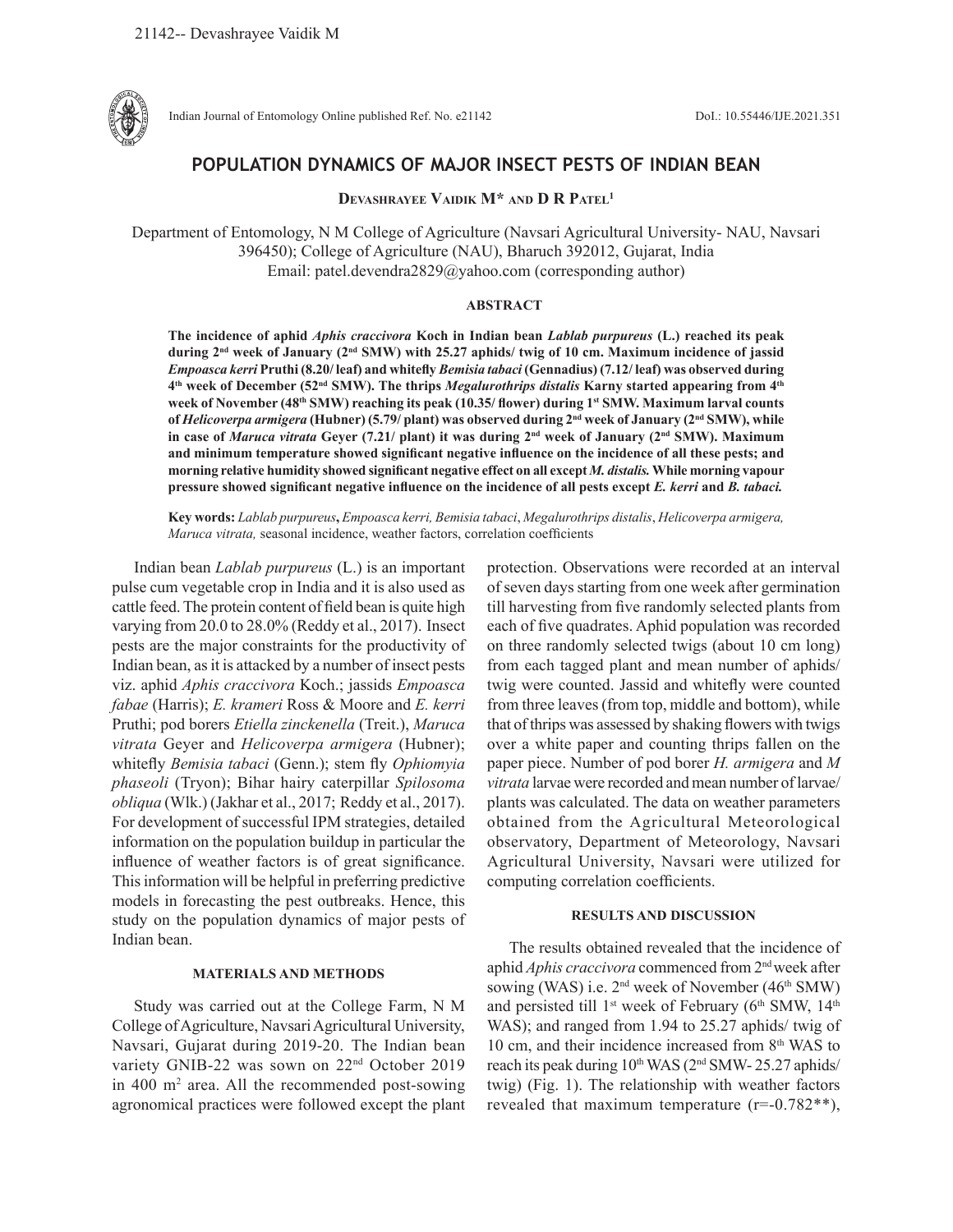minimum temperature (r=-0.726<sup>\*\*</sup>), morning vapour pressure (r=-0.775\*\*) and evening vapour pressure  $(r=-0.738**)$  exhibited highly significant negative correlation; while, wind speed (0.546\*) had a significant positive correlation and morning relative humidity- RH (-0.539\*) had a significant negative correlation (Table 1). These results agree with those of Chaudhary et al. (2016) on the seasonal incidence. Dalwadi et al. (2007) stated that minimum and mean temperature and vapour pressure showed significant negative association with aphids, while RH, sunshine hours and wind speed correlated positively.

The activity of jassid *E. kerri* started from of 2nd WAS i.e.  $2<sup>nd</sup>$  week of November (46<sup>th</sup> SMW) and persisted till  $1<sup>st</sup>$  week of February ( $6<sup>th</sup>$  SMW,  $14<sup>th</sup>$  WAS) with peak (8.20 jassids/ leaf) during  $4^{\text{th}}$ week of December  $(52<sup>nd</sup> SMW, 8<sup>th</sup> WAS)$ . There was a significant negative correlation with maximum temperature  $(r= -0.632^*)$ , minimum temperature (r=-0.556\*) and morning RH (r=-0.537\*) (Fig. 1; Table 1). Dalwadi et al. (2007) reported that RH had significant negative correlation with jassids. Singh et al. (2019) revealed that jassid, *Empoasca motti* incidence had a negative correlation with maximum and minimum temperature, RH and rainfall. With whitefly *B. tabaci*, the incidence was found to commence from of 2nd WAS i.e., 2nd week of November (46<sup>th</sup> SMW) and persisted till  $1<sup>st</sup>$  week of February ( $6<sup>th</sup>$  SMW,  $14<sup>th</sup>$  WAS) with peak (7.12) whiteflies/ leaf) during  $4<sup>th</sup>$  week of December (52<sup>nd</sup>) SMW, 8<sup>th</sup> WAS). Correlation coefficients with weather parameters showed significant negative correlation with maximum temperature  $(r= -0.594*)$  and morning RH (r=-0.541\*) (Fig. 1; Table 1). Marabi et al. (2017) observed that whitefly exhibited significant positive correlation with maximum and minimum temperature, morning and evening vapour pressure and evaporation in soybean; whereas, negative correlation was observed with morning RH % during rabi season. The activity of thrips *M. distalis* started from of 4<sup>th</sup> WAS i.e. 4<sup>th</sup> week of November (48th SMW) and persisted till 2nd week of February ( $6<sup>th</sup>$  SMW,  $14<sup>th</sup>$  WAS) with peak (10.35) thrips/ flower) during  $1<sup>st</sup>$  SMW ( $9<sup>th</sup>$  WAS). Its incidence



Table 1. Correlation coefficient(r) between weather parameters and pests on Indian bean

| Weather factors                   | Aphid      | Jassid    | Whitefly  | <b>Thrips</b> | H. armigera | M. vitrata |
|-----------------------------------|------------|-----------|-----------|---------------|-------------|------------|
| Maximum temperature $({}^0C)$     | $-0.782**$ | $-0.632*$ | $-0.594*$ | $-0.830**$    | $-0.644*$   | $-0.701**$ |
| Minimum temperature $(^{0}C)$     | $-0.726**$ | $-0.556*$ | $-0.505$  | $-0.727**$    | $-0.553*$   | $-0.570*$  |
| Morning relative humidity $(\%)$  | $-0.539*$  | $-0.537*$ | $-0.541*$ | $-0.296$      | $-0.535*$   | $-0.534*$  |
| Evening relative humidity $(\% )$ | $-0.444$   | $-0.051$  | 0.001     | $-0.096$      | $-0.097$    | $-0.113$   |
| Bright Sunshine(h/day)            | 0.084      | $-0.379$  | $-0.430$  | $-0.189$      | $-0.328$    | $-0.281$   |
| Wind speed $(km/hr)$              | $0.546*$   | 0.188     | 0.209     | 0.126         | 0.159       | 0.288      |
| Morning vapour pressure (mm)      | $-0.775**$ | $-0.474$  | $-0.349$  | $-0.669**$    | $-0.543*$   | $-0.593*$  |
| Evening vapour pressure (mm)      | $-0.738**$ | $-0.406$  | $-0.349$  | $-0.565*$     | $-0.427$    | $-0.480$   |

\*\*Significant at  $p=0.01$  ( $r=\pm 0.66$ ); \*Significant at  $p=0.05$  ( $r=\pm 0.53$ )